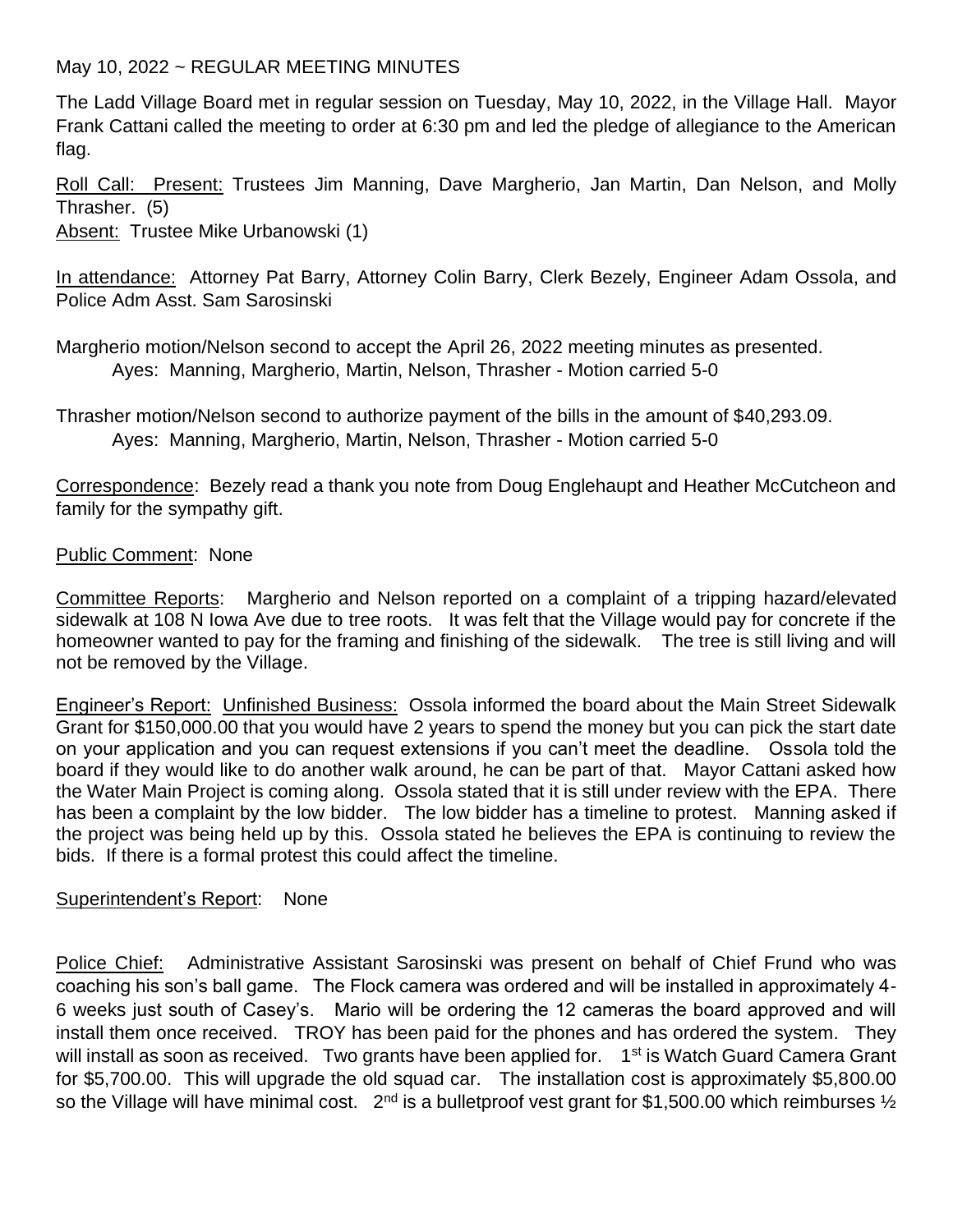## 05-10-2022 Continued

of the cost of a vest. Chief Frund has been getting numerous compliments on the officers sitting on Cleveland Street. Traffic is slowing down and people are stopping at the stop signs. Residents are also happy with the crackdown on loud trucks and slowing them down. Sarosinski is continuing to look for more grants for police and/or the Village of Ladd. She is also working on ordinances. The Toughbook is up and running and in the squad car. Trustee Thrasher asked about an incident with a dog at Lori Dean's. The dog attacked and bit Joe Bezely several times and neighbors are very concerned about the dog since it has been bitten 3 people. It was asked what the status of this dog is. People feel if this dog gets out again and attacks a child it could be fatal. Sarosinski will speak with Chief Frund and they will be in touch with the board. Thrasher is concerned about the Village's legal responsibility to have this dog removed. Atty Colin Barry will look into the law.

# Building Inspector: None

Village Attorney: 124 N Hennepin Ave Atty. Pat Barry distributed an Ordinance Directing Sale of Villageowned Real Estate. He reminded the board about the rules to sell the property at 124 N Hennepin Ave. It was decided not to get an appraisal which requires that we publish 1 time weekly for 3 successive weeks and the 1<sup>st</sup> publication must be at least 30 days before the bid opening. The first publication will be Saturday, May 14<sup>th</sup> in the BCR. Bids will be opened at the June 14, 2022 meeting. Cattani stated that we will tell all bidders that \$12,000.00 is the minimum bid the Village is looking for. Manning motion/Martin second to Pass Ordinance Directing Sale of Village-Owned Real Estate in the Village of Ladd, Bureau County.

 Ayes: Manning, Margherio, Martin, Nelson, Thrasher, and Cattani - Motion carried 6-0 Net Metering Update: Atty Barry distributed an updated ordinance on net metering. Barry stated that Englehaupt noted some errors and these have been corrected. Barry explained the changes and asked the board to adopt the new revised Net Metering Policy. Additionally, Barry stated there is an interconnection agreement and a new application for Solar or Wind Energy. These were distributed to the board. Barry emailed it to Englehaupt and Bezely. Barry would prefer to make sure Englehaupt was comfortable with these 2 parts of the Net Metering Policy. It was decided to have the board review all information and speak with Englehaupt and place the interconnection agreement and the application forms on the May  $24<sup>th</sup>$  agenda.

Martin motion/Margherio second to Adopt the Revised Net Metering Policy for 2022.

Ayes: Manning, Margherio, Martin, Nelson, Thrasher, and Cattani - Motion carried 6-0

## New Business:

Mandated Water Testing: Water testing fees from the State of Illinois and T.E.S.T. were provided to the board.

Thrasher motion/Manning second to accept T.E.S.T. to perform all Mandatory Water Testing for the Village of Ladd for July 1, 2022 – June 30, 2023.

Ayes: Manning, Margherio, Martin, Nelson, Thrasher - Motion carried 5-0

EV Charging Stations: Bezely told the board about a Zoom Meeting she and Doug attended with Carbon Solutions. They had 8 representatives in attendance. It was explained that they are looking to partner with the Village of Ladd to put in EV Chargers. Bezely explained the information they obtained from Carbon Solutions. A sample contract was provided to Atty Barry for review. Manning feels that they are not interested in entertaining a partnership with a company that won't come in person to discuss this. Manning feels concerned that it's too good to be true. He questioned why they are asking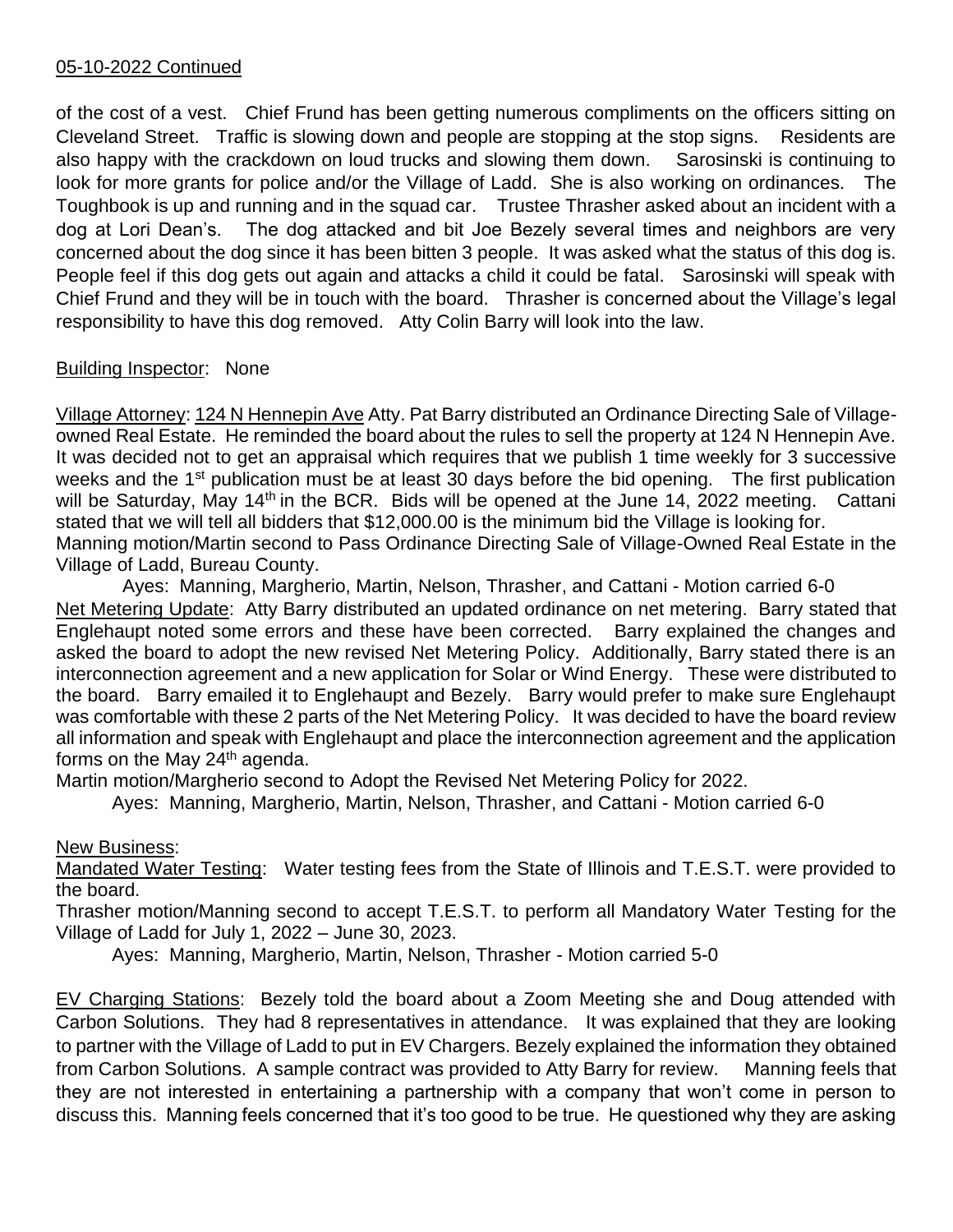## 05-10-2022 Continued

the Village of Ladd. Manning would like a lot more questions answered before any decision would be made. Barry stated that this is all changing so quickly we may want to hold off on a decision. Bezely stated an ideal situation would be that a 24-hour business would host the EV chargers.

Non-Union Health Insurance: Discussion ensued regarding the Non-Union Health Insurance costs for July 1, 2022 – June 30, 2023. Suarez and Associates provided renewal rates. United Healthcare and Humana were 2 additional bids received this year by Suarez. The board discussed all options including going out for bid in the future.

Manning motion/Nelson second to go with BCBS current plan to match the Gold Plan G532BCE.

Ayes: Manning, Margherio, Martin, Nelson, Thrasher - Motion carried 5-0

Bezely is to put in her calendar in January 2023 to go out for bids for Health Insurance for Non-Union Employees in 2023-2024.

Non-Union Dental & Vision Insurance: Bezely told the council that the dental and vision rates remained the same for 7-1-2022 thru 6-30-2023.

Manning motion/Margherio second to Accept the Delta Dental and Delta Vision Insurance proposal. Ayes: Manning, Margherio, Martin, Nelson, Thrasher - Motion carried 5-0

American Legion Poppy Sales: Margherio motion/Nelson second to allow the American Legion to sell Poppies on May 28, 2022.

Ayes: Manning, Margherio, Martin, Nelson, Thrasher - Motion carried 5-0

Computer Warranty Expiration: John Riva of Connecting Point Computers notified the Village that 5 computers which are located in the Clerk's office, Police Department, and Public Works Department will no longer be under warranty as of 5-30-2022. No maintenance contract was purchased. Any necessary repairs/service needed will be on a time and material basis.

Donation request IVYFL: No action was taken. Donation request University of Illinois Extension: No action was taken.

Announcements: Bezely told the board the News Tribune is putting out the Summer Fun Guide insert for 2022. The deadline is May 16, 2022. Sizes and pricing were explained. The board would like Bezely to provide information for a 1/4 page ad in color. This will be formally approved in the bills. All Ladd activities will be listed. Taps, Farmers Market, Christmas Walk, Music in the Park, Truck Show, Car Shows, etc. will all be listed. Martin feels it is a good idea to publicize our activities to promote the Village. IMEA Electric Efficiency Program information was distributed. Atty Barry stated there is approximately \$8,800.00 to spend on the energy efficiency programs. We can offer it to other businesses, as well. Any businesses we offer it to could submit an application and as long as it follows the necessary rules it can be utilized by Village or other businesses. BC Zoning sent 2 requests for approval on 2 zoning changes in Bureau County. Atty Colin Barry explained both requests. The board was fine with Bezely marking that the Village has no objection. Annexation Bezely again asked if we could reach out to all rural property owners from Spring Creek Drive to route 89 to see if they would annex into the Village of Ladd and we would rebate the additional taxes to them until their property is sold. Barry stated yes, we can contact them via phone or a letter but may not hear back. Bezely reported she wrote letters to the property owners on Main Avenue across from Rips and has not heard